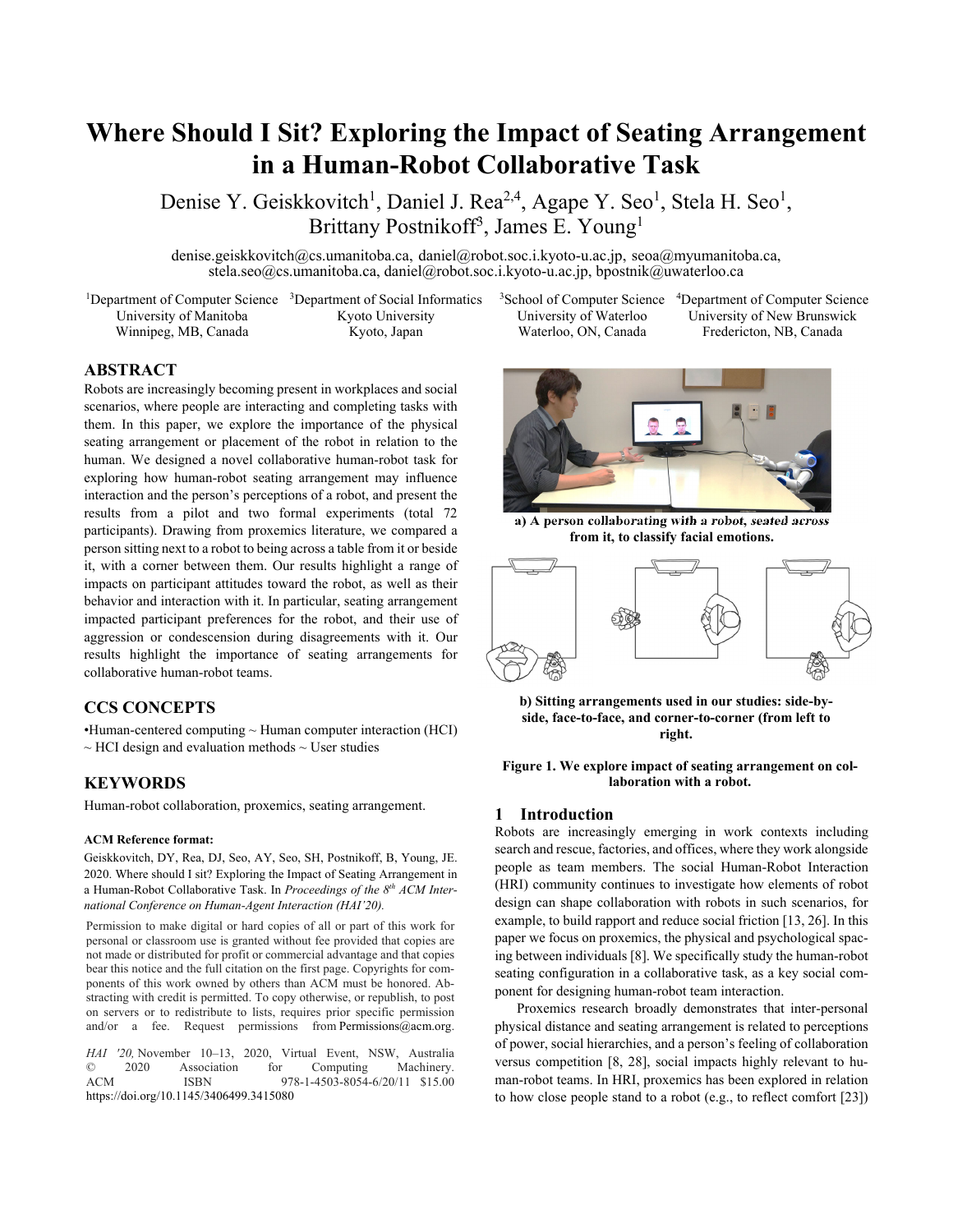or how they walk alongside a robot [7, 32]. In this paper, we continue this thread by investigating how proxemics, specifically human-robot seating arrangement, can impact human-robot collaborative tasks.

We iteratively designed and refined a task and study specifically for exploring impacts of proxemics on human-robot collaborative work. We created a novel knowledge-work based task that required a participant and a robot to engage in simple dialog to assess problems and come to a consensus. Participants and a robot labeled faces with given emotion tags, and used simple dialog to resolve conflicts. The result is a discussion-based task (in contrast to the physical tasks more commonly used in collaborative experiments, e.g., sorting tasks) that researchers can use as a test bed for exploring impacts of seating arrangement on how participants perceive a robot and interact with it. We conducted a pre-study design pilot, and two formal experiments (72 participants total) to develop and iterate on our experimental design.

Our evaluation focused on the impact of seating arrangement on perceptions of the robot and how participants engaged in collaboration. We compared between three arrangements, drawing from proxemics literature: a person sitting next to a robot, across a table from a robot, or beside the robot with a corner between them (Figure 1, top). Due to the exploratory nature of the research we did not establish hypotheses beforehand, but instead sought to understand the general impacts of seating arrangement on perceptions of the robot. Overall, our results indicate that seating arrangement indeed can impact how conversational or confrontational participants found the robot, and how much they would prefer it to be a colleague. While some results are mixed, depending on the seating arrangement participants exhibited more aggressive and negative behaviors, or more collaborative ones. We did not find any effect of seating arrangement on task outcomes, that is, robot's ability to convince participants to agree with it.

Overall, this work serves as a springboard for establishing the importance of seating arrangement in collaborative human-robot teams, and provides a study design that can be used for further exploration. Our results highlight the importance of selecting positioning of a person and robot for social reasons, above and beyond the practical convenience for a specific task.

# **2 Background: Proxemics, Collaboration, and Seating Arrangement**

The study of proxemics is the interplay between the physical and psychological distance between two people [9], where the two are closely linked; one can observe the inter-personal physical distance to make inferences about the psychological distance. For example, people standing closely together can be assumed to be more familiar than people standing far apart. The foundational proxemics framework [8] outlined distance-based spatial zones, which were later refined, that dictate the types and meanings of interactions between people: these were intimate (0–0.15 m), close intimate (0.15– 0.45 m), personal (0.45–1.2 m), social (1.2–3.6 m), and public  $(3.6+m)$  [17]. Thus, we can expect the distance between a person and a robot to similarly impact their relationship and interaction.

Sommer [28] noted the importance of body orientation toward

other people as an additional indicator of psychological closeness, for example, directly facing each other versus turned slightly to one side. When engaging in a collaborative task, then, we expect individuals to situate themselves in an arrangement depending on the task at hand and their relationship to each other. For HRI, this suggests that the orientation between the person and the robot – and not just the distance – will be a factor in how people interact.

The relative social status of the interactants impacts how space (distance and orientation) is used, and what it means. Some research indicates that people of equal status keep closer distances than those of unequal status [19] (although others have failed to find such differences [22]). Further, people orient their bodies more directly towards people of higher status than lower status, and equal-status pairs are more likely to face directly than unequal-status pairs [22]. Other relevant factors include gender and likeability, where women tend to place themselves in closer positions and face more directly than males, and individuals who like each other choose to be closer and in more direct orientations. It may be difficult to measure what the relative social statuses would be between a person interacting with a robot, but this factor will need to be carefully considered, for example, how the robot is introduced and what role it is given.

Proxemics is closely related to the nature of a collaborative task, for example, people are more likely to face each other for a competitive task, and face away for a conversational task, perhaps to reduce tension of an encounter [5]. Sommer [28] specifically examined seating arrangements and found that individuals preferred a side-by-side arrangement when cooperating, due to the ease of sharing tasks such as reading from a paper or working on the same object. Individuals indicated that they preferred being face-to-face for competitive tasks as it stimulates competition. Lastly, individuals chose a corner-to-corner seating arrangement for conversation due to the physical proximity and non-confrontational visual contact. In this work, we explore the inverse: how does setting the seating configuration impact how people interact, for example, how competitive they are (or see the robot to be).

This work highlights the importance of the seating arrangement in collaborative teams, including human-robot teams, such as how close a person is to the robot and their physical positionings, and how this arrangement can shape interactions with the robot.

# **3 Related Work**

Research in HRI has explored how a range of robot attributes affect collaboration and interaction, such as the physical robot design (whether it looks human-, animal-, or machine-like [3, 6, 18]), type of speech and gestures used (e.g., human-like [1]), and whether the robot appears to have social skills such as friendliness, a personality, or empathy [14, 27]. All of these can impact how people see the robot, for example, as a social other or collaborator, how positively they see it, or experience sympathy or empathy toward it.

Proxemics frameworks have been used for considering and explaining interaction with technology in general [9, 20], such as in multi-device contexts [11], or with interactive public displays [16]. In HRI specifically, proxemics has been studied in relation to the social interactions between a person and a robot [23], often relating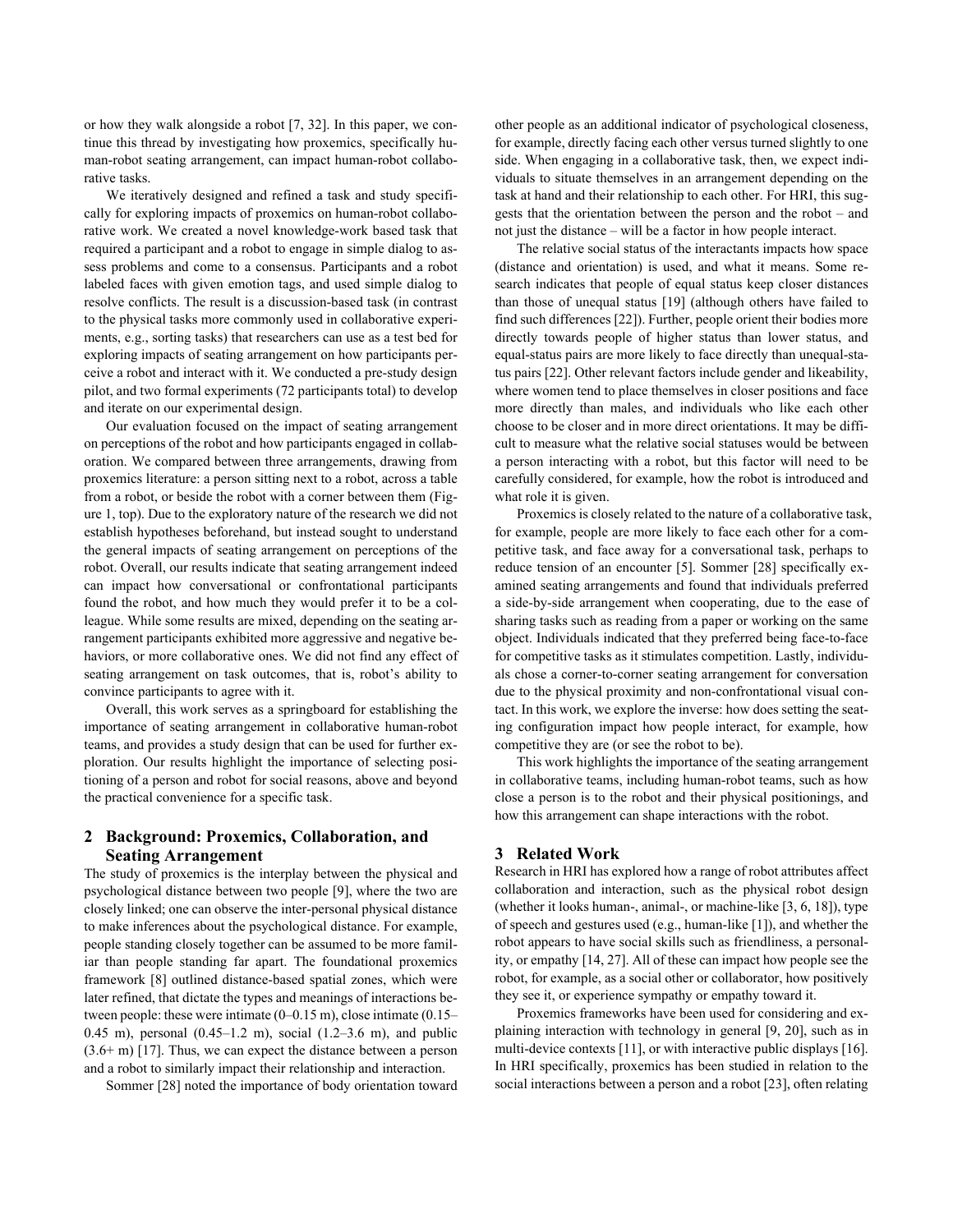to how comfortable to a person may feel at different distances from a robot. Some have investigated the distances between humans and robots that people are comfortable with [23], and the effects of power structure and physical distancing [15]. For example, people tend to select closer distances with robots they like, and further distances with ones they dislike [23]. Other research has also found that people with more experience with robots (or pets) tend to remain closer to robots than those who do not [29]. We extend this by exploring specifically a forced seating arrangement (distance and relative facing direction) in a collaborative work scenario.

Some robots have been designed to engage in proxemic behaviors, for example, interpreting human states and actions, and altering their behaviors [21, 31]. Similarly, some work has explored how a robot should situate itself in the physical space when following a person (e.g., behind, to the side, or in front), reflecting on the social and interaction implications of these proxemics decisions [7, 30, 32]. Additionally, researchers have found that children respond to robots differently based on seating arrangement [12].

While proxemics is established as an avenue of inquiry in HRI, and the seating arrangements of groups of people has been studied in psychology, this intersection has not yet been explored with adults and robots. In this paper, we investigate how the seating arrangement of a human-robot team impacts the person's perceptions of the robot, and the interaction between them.

# **4 Study 1: Within-Subjects Proxemics Experiment**

We first conducted a within-participants study to investigate the impact of seating arrangement on interaction. We designed an original human-robot collaborative scenario, with the focus relying on a robot and person being seated while completing a cognitive, discussion-oriented task.

To develop our scenario we conducted a series of human-human role-playing pilot trials (where one person acted as the robot), to test ideas and explore potential reactions. We focused on believability and task flow, drafting the robot dialog and decision tree alongside the task. Following, we conducted a set of pilots with 12 different participants to fine-tune our task, robot dialog, and study protocol (e.g., how the task was introduced and framed), to ensure active collaboration, a practical and believable robot dialog tree, and opportunity for the robot and person to have conversations.

## **4.1 Collaborative Emotion Labelling Task**

We created an emotion labelling task where a participant and robot were asked to label the emotions of a set of images of people's faces. Participants sat in a prescribed seating arrangement at a table with a robot and a computer monitor, and we tasked them with collaboratively labelling faces displayed on the monitor (Figure 1, first page). Specifically, the monitor showed a pair of faces and an emotion keyword (e.g., "joy", Figure 2). We designed the procedure so that the person and robot had to collaboratively decide as a team which face best suited the keyword. The collaborative nature of the task was intended to mimic many collaborative tasks that people complete with robots (i.e., in lab and real-world).

For each pair of faces, we asked the participant to first think

ৰে



Joy

Pair #4

#### **Figure 2. Example face pairs displayed during the task. The participant first selected which face better represents the given emotion.**

about their answer carefully, and then to verbally express their initial opinion on which face best matched the keyword. The robot would then either agree or disagree with the participant. We instructed participants to only record their selection if they and the robot agreed, and then a new pair of faces would be displayed. If the participant and robot disagreed, we instructed participants to have a conversation with the robot about why they had each picked the face they did, and to only continue when they had reached consensus by either changing their opinion to match the robot's, or the robot changed its opinion. We carefully scripted a rigid robot conversation tree with generic explanations of the robot's choice, representative of a feasible autonomous robot (see Section 4.2).

#### **4.1.1 Face Set**

We designed our set of face pairs such that they were similar enough for the "correct" emotion to be somewhat ambiguous. This was important to ensure discussion (i.e., the person may doubt themselves) and to create opportunities for the participant and robot to have prolonged conversations, to collaboratively come to consensus. If we had used drastically different faces with an obviously correct answer (e.g., angry vs. happy with a "happy" label) the person would have been unlikely to discuss the choice with the robot, or be confused about the robot's disagreement, casting doubt on the quality of the robot.

We selected faces from the Warsaw Set of Emotional Facial Expression Pictures [24], representing five different emotions: joy, fear, anger, disgust, and surprise. Within each category, we selected faces that were ranked highly within the system (>70% agreement), such that all the faces were good representations of the emotion.

#### **4.2 Robot Script and Wizard of Oz Protocol**

During the experiment a researcher secretly controlled the robot from a separate room, following a carefully scripted protocol. For basic study progress (e.g., stating opinion) a static protocol was used. When the robot disagreed with the person, it simply provided a generic reason for its selection such as noting that the eyes, or mouth, represented the emotion better, for example, "I disagree, the eyes do not fit the emotion." The feature selection and exact phrasing was chosen randomly to increase the naturalness of the robot speech. As the participant and robot continued to discuss and consensus was not reached, the robot continued to justify its choice in the same fashion. This was done up to three times total with varying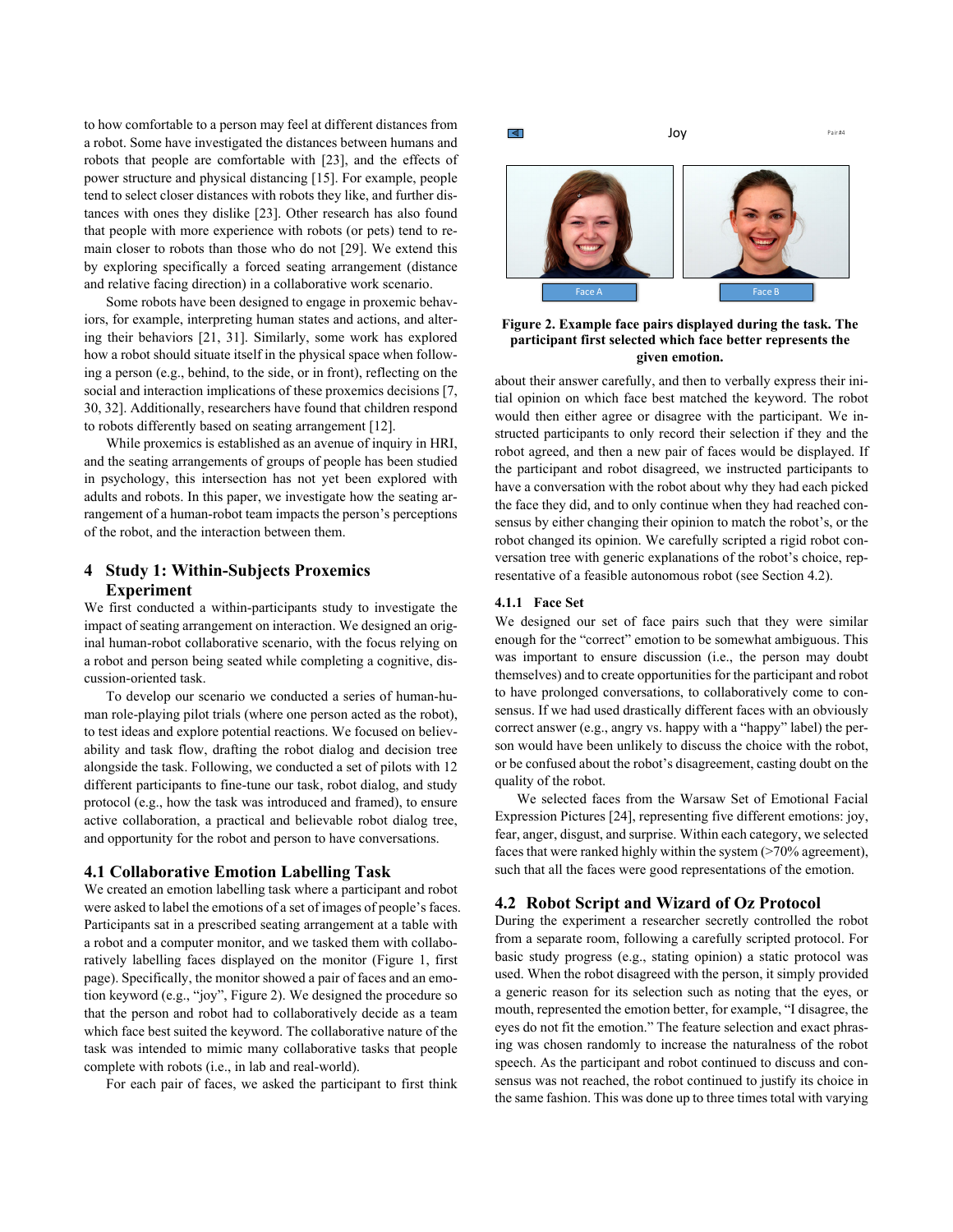justification (e.g., if the robot first commented on the mouth, it would comment on the eyes or nose during the second comment, and so on). If the participant disagreed after the third justification, the robot would then change its answer and agree with the participant. Following, the next pair of faces would appear on the screen for the participant and robot to discuss.

# **4.3 Instruments and Measures**

For our studies we used an Aldebaran Nao H25 v5 humanoid robot remotely controlled using a wireless network connection. The robot was seated on a chair near the participant. Images of faces were shown on a computer monitor placed on the table close to the participant and the robot (Figure 1).

Post-test, to get a sense of the participants' perceptions of the robot we administered sections from the Godspeed questionnaires [2] to measure how much they found the robot to be kind, friendly, polite, or stubborn. We created and included additional questions that asked the participant the extent to which they thought the robot was being conversational, competitive, and cooperative, and if they would want to work with the robot in the future. In addition, we recorded how often participants changed their answer to match the robot's, which could be considered a measure of trust or persuasion. Given our exploratory purpose and small sample size, we use a *p* value of .1 as our target.

#### **4.4 Seating Arrangements**

We designed three seating configurations to investigate the impact of proxemics on participant perceptions of the robot: side-by-side, face-to-face, and corner-to-corner (Figure 1, first page). Drawing from prior psychology literature (see Section 2), we expect that the different seating arrangements between the person and robot will impact perceived intention and the outcomes, including the kinds of interaction people engage in. For example, we expect people to be more competitive and confrontational with face-to-face conversations [5, 28]. While we know that people tend to situate themselves in a face-to-face seating arrangement during competitive tasks, side-by-side for cooperative tasks, and corner-to-corner (sitting with a corner between each other) in conversations [28], in this study we force the seating arrangements and explore the outcomes, as opposed to allowing participants to choose their preferred seating configuration.

#### **4.6 Procedure**

We recruited participants from our general university population using advertisements posted on bulletin boards around our campus. This study was approved by our institutional research ethics board, and participants received \$15 for their participation.

When participants arrived, the experimenter gave them a brief overview of the experiment, and provided them with a consent form to sign. Participants then completed a demographics questionnaire, and the experimenter introduced them to the robot, mentioning that it was autonomous (acted on its own) with artificial intelligence. The experimenter then explained the emotion-labeling task, and placed the participant in one of the three configurations with the robot (Figure 1). To establish context, we told participants that they

would be helping to evaluate our robot's algorithm for reading human facial expressions, and through discussion, could help improve the robot's algorithm. Participants were told that the robot had highly advanced artificial intelligence, and could have normal conversations with them, but that it also might not be able to express itself as well as humans can. In reality, the robot was remotely controlled and answered in a consistent pre-determined fashion as explained earlier. After the experimenter left the room, the robot told the participant that it was time to begin the task, and the participant clicked the 'start' button on the screen.

A set of 60 pairs of faces was divided into 3 sets of 20 faces (one set per seating arrangement). The pairs of faces were shown on a computer monitor situated at one end of the table that the participant and robot sat at (Figure 1). When a pair of faces was shown, the participant had to state first (before the robot said anything) which face they thought better suited the emotion. The robot then agreed or disagreed with the participant. The robot would usually agree with the participant (45/60 pairs), but would disagree in 15 predetermined instances, which were distributed throughout the experiment; we used the same distribution and order for all participants. Once consensus had been reached between the participant and robot, the participant selected the chosen face using a computer mouse, and the system automatically continued to the next face.

After each set of 20 faces was completed by the participant and robot, the researcher returned to the experiment room, and handed the participant questionnaires to complete before moving on to the next condition. At this time the researcher also rearranged the placement of the robot to form a new seating arrangement. We explained the changes in seating as a secondary aspect of the study, in which we wanted to test the robot's hearing abilities. Once the participant finished completing the questionnaire, the researcher told the participant that now they would be trying a different algorithm for the robot in a new seating arrangement. The order of the seating arrangements was counterbalanced between participants.

#### **4.7 Results**

Twenty-four participants aged 18-41 (*M*=24.79, *SD*=6.11, 17 females, 7 males) took part in this experiment. We conducted a repeated-measures ANOVA, with participant sex as a between-subjects factor due to previous literature suggesting that gender has an effect on how people resolve conflict [4]. The ANOVA indicated that participants rated how conversational the robot was differently in the corner-to-corner (*M*=3.9, *SD*=1.00, 1-5 scale, higher numbers indicate higher agreement), face-to-face (*M*=3.4, *SD*=1.06), and side-by-side (*M*=3.5, *SD*=1.27) conditions (*F*2,44=3.47, *p*=.04, *ηp <sup>2</sup>*=.14; Figure 3). Post-hoc pairwise comparisons with Bonferroni correction found face-to-face to be lower than corner-to-corner,  $(t_{23}=-2.15, p=.08)$ ; other post-hoc tests were not significant.

Participants also reported that they would want the robot as a colleague to a different extent in the corner-to-corner (*M*=4.2, *SD*=1.01, 1-5 scale), face-to-face (*M=*4.0, *SD*=1.08) and side-byside ( $M=4.0$ ,  $SD=98$ ) conditions ( $F_{2,44}=2.30$ ,  $p=.09$ ,  $\eta_p^2=.12$ ; Figure 3). Post-hoc pairwise comparisons were not statistically significant. On average, participants changed their answer to match the robot's 3.2 times out of 5 (64%) in the side-by-side condition, 3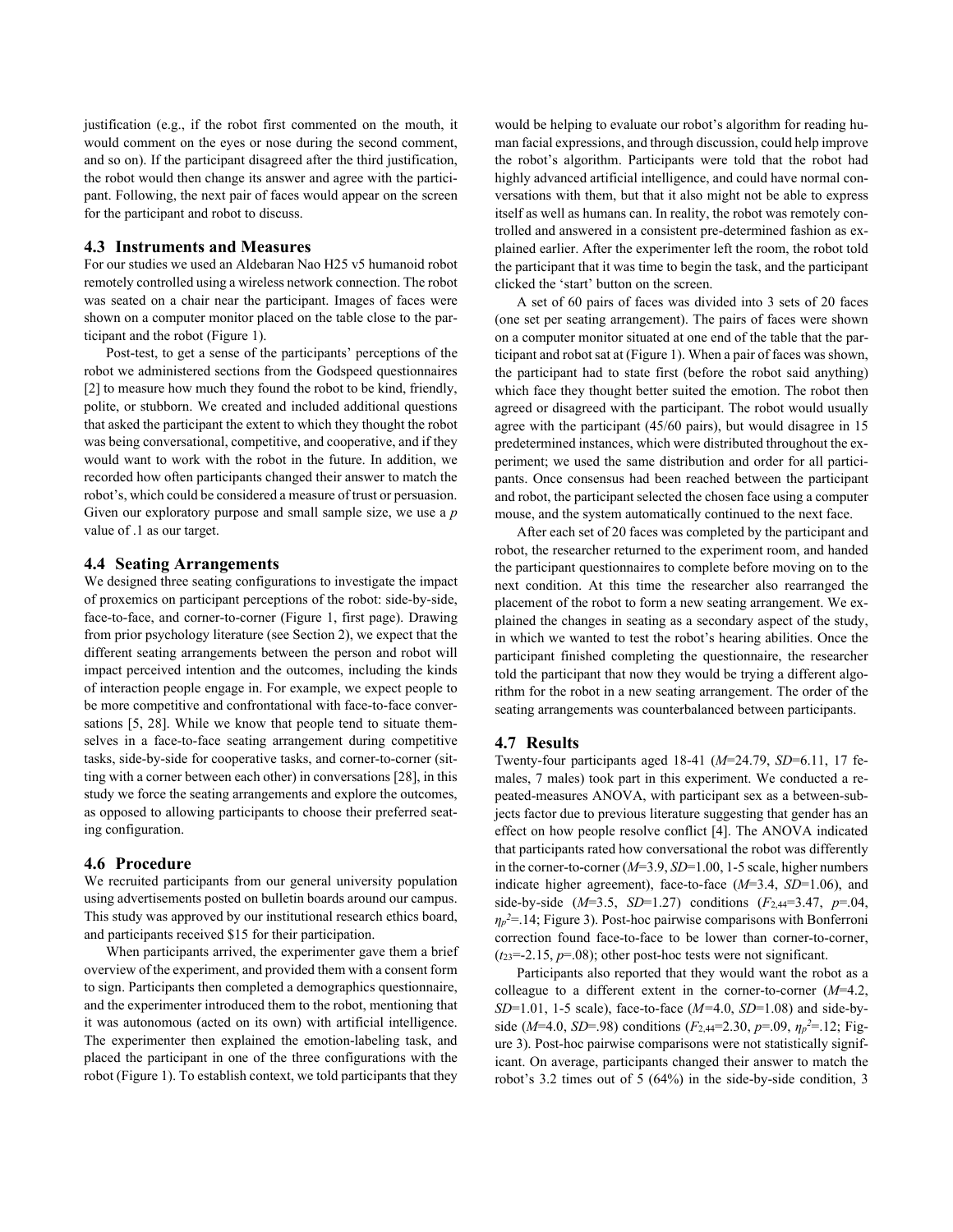

### **Figure 3. Study 1, participant responses on questions with statistically significant differences. Higher number is more agreement (1-5 scale). Error bars represent standard error.**

times out of 5 (60%) in the face-to-face condition, and 3.1 times out of 5 (62%) in the corner-to-corner condition. All other measures, including gender effects and interactions were not statistically significant.

#### **4.7.1 Researcher Observations**

Several unexpected participant behavioral patterns emerged during the study. For example, participants would often get frustrated or defensive when the robot disagreed with their choice. When this occurred, some participants tended to react in one of two ways: by either going along with what the robot said, as to apparently reduce the conflict (i.e., amount of arguing), or becoming defensive and uncollaborative, sticking aggressively to their first answer. Anecdotally, these types of actions became more common towards the end of the study session.

We did not expect the task and robot's dialogue to elicit as much conflict as it did, or as prominently. For this reason, we made changes to a follow-up experiment to decrease the amount of conflict in the study.

## **4.8 Discussion**

Overall, we found that seating configuration had a small to medium effect on how participants perceived the robot, in terms of how conversational they felt it was, and whether they would like to be its colleague in the future. We did not find an effect on the task performance measure (e.g., how often the robot convinced the participant to change their mind).

While conducting this study the researchers informally noted a potential learning effect: participants appeared to interact with the robot quite differently in the first condition (i.e., seating arrangement) than in the third. We conducted post-hoc ANOVA repeated measures tests, using counterbalance order as a between-subjects factor, and found a statistically significant interaction effect of counterbalance order on perceived competitiveness (*F*=2.42, *p*=.027), as well as a potential trend (given the small sample size) for the trustworthiness of the robot (*F*=1.89, *p*=.12). Thus, changes to the experiment to conduct a between-subjects variant and further inquiry are needed to circumvent potential order effects.

In addition, some participants also thought that they were supposed to teach the robot how to read facial expressions, as opposed to completing the task together, so they continually disagreed with the robot's comments, providing a potential confound to our study.

Finally, we mention that following previous research regarding how Wizard-of-Oz experiments can be mentally and emotionally challenging for the wizard [25], we found that our wizard experienced a great deal of distress during the experiment due to participants' frustration and impolite responses directed towards the robot (i.e., the wizard).

# **5 Study 2: Between-Subjects Proxemics Experiment**

Based on the findings from the first experiment, we conducted a follow-up study with an updated protocol to address the many potential issues noted above, including eliminating the learning effects, reducing the negative reactions to the robot arguing with participants, and encouraging participants to take the robot's comments into account. The follow-up study had a between-subjects methodology to avoid any potential learning effects. In this study, each participant interacted with the robot in one seating configuration only. Additionally, we modified the robot's dialogue to make it more positive and less argumentative, in the hopes of lowering negative reactions and interactions with the robot. Like the first study, participants were recruited from our general university population using advertisements posted on bulletin boards around our university. This study was approved by our institutional research ethics board, and participants received \$15 for their participation.

# **5.1 Updated Procedure**

The procedure was primarily the same as in the first study, and small changes were made to further reduce the potential for conflict. All other instruments and measures not mentioned in this section remained the same as in study 1.

The robot's dialogue was modified to minimize conflict with the participant, such that it constructively focused on the facial features of the robot's preferred face, and did not say anything negative about the participant or their selected face. As an example, the robot in the first study may have said "I disagree with you. The mouth look(s) wrong." In this study iteration however, the robot might say "Hmmmm… I like mouth on the other face better." Notice that this version does not explicitly challenge the participant by pointing out the disagreement. It also shifts the negative comments about the participant's choice to a positive comment about the robot's own choice.

In addition to the robot's dialogue, we also modified the researcher's script to clarify that participants were not meant to teach the robot, but help us test it. We emphasized that, while the robot may not always be correct, it could also use "advanced algorithms" to notice things that participants may not. In making these changes we intended for participants to not automatically assume that they were correct, but to take the robot's comments into account. We also modified the distance between the participant and the robot, to make it more similar across conditions (Figure 4).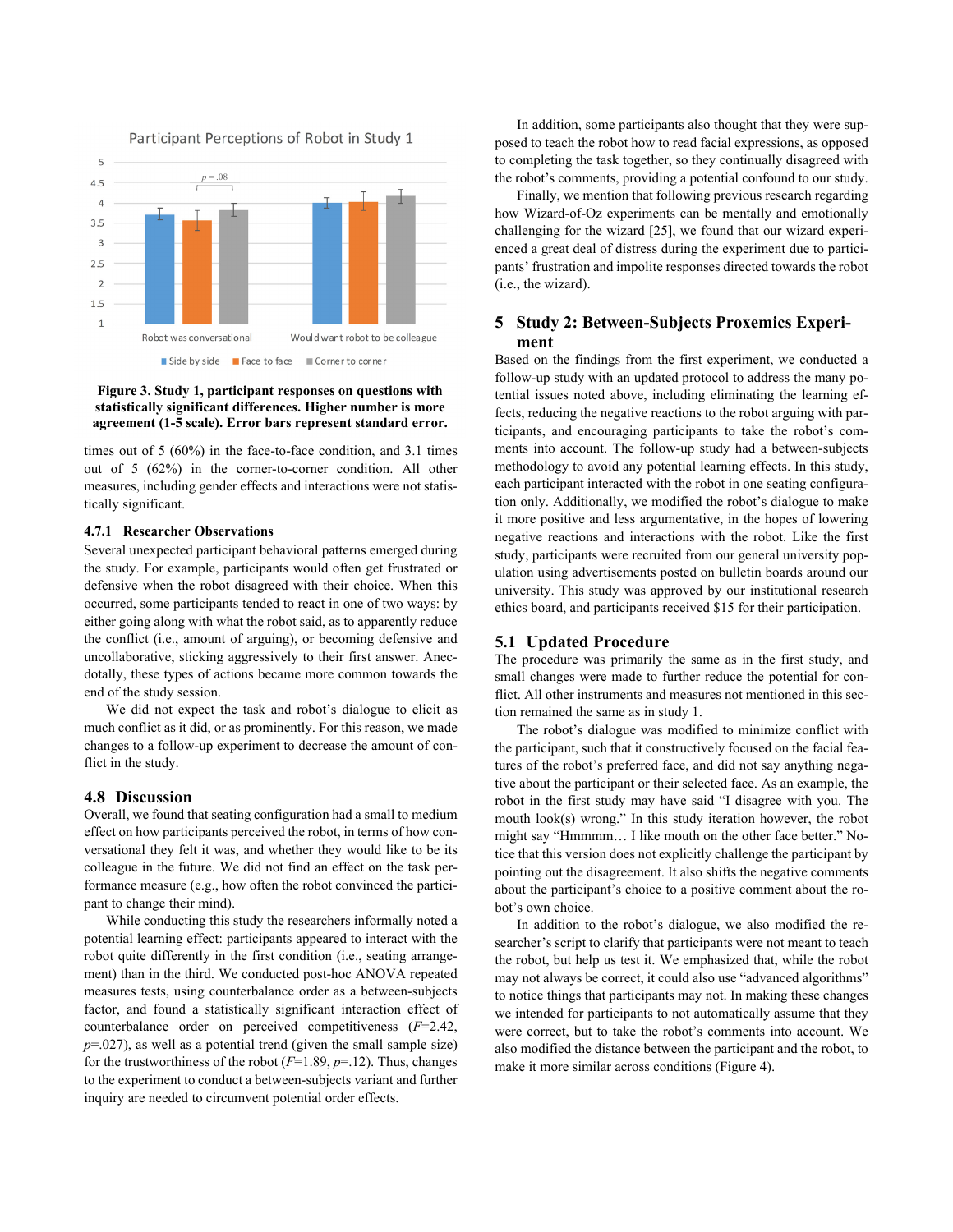

#### **Figure 4. Updated seating configurations. Note how the distance between the participant and robot is much more similar than in Figure 1, where the face-to-face condition had them far apart.**

Finally, in moving this variant to a between-participants format, we removed the learning effect between conditions and made the single session longer, increasing the number of opportunities for conversation between the participant and the robot. In this study, each participant kept the same seating configuration while they assessed all 60 pairs of faces with the robot. The robot still disagreed (and argued) in 15 of the cases, and still only protested an additional two times after its initial disagreement.

#### **5.1.1 Qualitative Analysis**

Drawing from the results of Study 1, we added a qualitative analysis step to gain further insight into how the seating arrangements impacted participant behavior and interaction overall. Coding was completed by a research assistant *who had no prior knowledge of the project or informal expected results*, which were drawn from background literature. This was to ensure that the open coding was not biased. Further, due to the nature of open coding, one coder was sufficient to extract themes from the videos, as we did not intend to conduct any statistical analyses.

The research assistant conducted an open coding analysis on video data of all participants interacting with the robot. We trained the associate to code for general participant attitude and demeanor toward the robot, participant actions and reactions when the robot disagreed, and general actions and attitudes relating to collaboration. Specifically, the research assistant used existing coding guidelines for rapport building in HRI as a general guide [26]. During training we were careful not to express expectations or the research purpose behind the conditions. Following open coding, the authors cross-analyzed the coded data for similarities and differences between the seating conditions.

# **5.2 Quantitative Results**

Thirty-six participants aged 18-56 (*M*=23.49, *SD*=8.68, 21 females, 15 males) took part in this experiment (12 per condition). Two additional participants were excluded from analysis: one misunderstood the task and was trying to teach the robot, and another did not fill questionnaires correctly. We conducted one-way ANOVAs with seating configuration as the between-participant factor. We found that, based on seating configuration, participants rated how competitive the robot was differently in the corner-to-corner (*M*=3.3, *SD*=1.13, 1-5 scale), face-to-face (*M*=4.2, *SD*=.72), and side-by-side  $(M=3.0, SD=1.28)$  conditions  $(F_{2,33}=4.16, p=.02)$ , *ηp 2*=.20; Figure 5). Post hoc Tukey's HSD tests suggests a statistically significant difference between the face-to-face and side-byside conditions  $(p=0.03)$ . In addition, on average, participants changed their answer to match the robot's 9.7 times out of 15 (65%) in the side-by-side condition, 8.7 times out of 15 (58%) in the faceto-face condition, and 9.4 times out of 15 (63%) in the corner-tocorner condition. No other tests, including participant gender, were statistically significant.

Further, researchers informally noted that participants reacted much more positively when the robot disagreed with them in this study than in the previous one. The robot only focused on why its answer was the correct one, and it therefore did not provide negative feedback in relation to the participant's answer or opinion. This appeared to impact how participants interacted with the robot during the disagreements, and seemed to create a more pleasant, and less hostile interaction than in the previous study.

#### **5.3 Qualitative Results**

Open coding was completed on 37 participants. This includes the two excluded from the quantitative analysis, given our goal of exploring participant behavior patterns, but excludes one additional participant due to video recording error; we had 11 corner-to-corner, 14 face-to-face, and 12 side-by-side.

This process resulted in a series of short descriptions for patterns of politeness, friendliness, disagreement, movement, and overall behavior. This was further coded into dominant emergent themes, summarized below. We present participant counts with percentages to facilitate comparison across uneven groups

Participants established a general attitude and tone during initial introduction and robot interaction, with over half of participants (62%, 23/37) exhibiting a friendly and polite demeanor. However, there was a difference between the conditions, with only 45% (5/11) establishing an initial positive mood for corner-to-corner, in comparison to 71% (10/14) for face-to-face and 73% (8/11) for side-by-side. In contrast, more participants were formal and serious, neutral, or obviously negative for corner-to-corner (36%, 4/11), in comparison to the side-by-side (0%, 0/11) or face-to-face (14%, 2/14) conditions. We did notice that some participants were visibly nervous during interaction (14%, 5/37), although these were about evenly distributed between the conditions.

We found across participants that the interaction changed with time, as they gained experience and had opportunities to engage

Participant Perceptions of How Competitive the Robot Was in Study 2



**Figure 5. Study 2, participant perceptions of how competitive the robot was (1-5 scale, higher is more agreement). Error bars represent standard error.**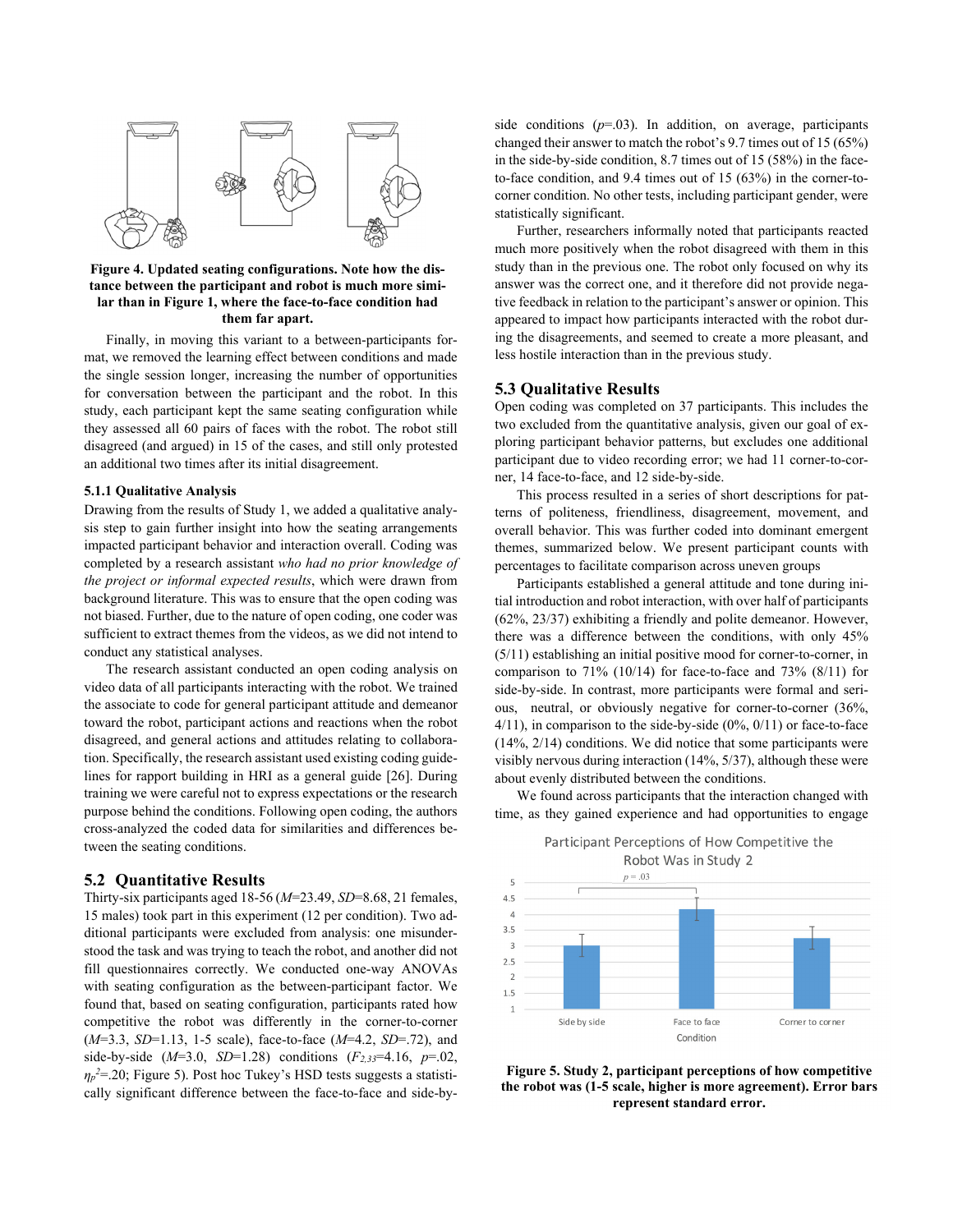with the robot. Over half of participants overall (57%, 21/37) became more assertive with their opinions over time, although only a third (36%, 4/11) exhibited increased assertiveness for side-byside. In contrast, 79% (11/14) of participants in the face-to-face condition became markedly more assertive and aggressive as the study progressed. While 63% (7/11) of corner-to-corner participants likewise became more assertive; what is noteworthy here is that these participants appeared to be *much* more aggressive and confrontational than the other two conditions.

In fact, half of corner-to-corner participants (55%, 6/11) exhibited explicit antisocial behavior, such as being directly condescending in their voice tone and word choice, using hostile words, being clearly rude (e.g., sarcastic remarks), or smirking to themselves when the robot finally agreed with them. Two corner-to-corner participants would often make faces at the robot or roll their eyes at the robot during disagreement. In contrast, similar behaviors were much less common in the other conditions (21%, 3/14 for face-toface;18%, 2/11 for side-by-side), with no other participants showing the high level of direct condescension observed commonly in corner-to-corner.

In contrast, some participants (25%, 9/37) became less assertive with time, eventually simply capitulating to the robot's opinions; 36% (4/11) in corner-to-corner, 14% (2/14) in face-to-face, 18% (2/11) in side-by-side. Some of these participants (4 overall) would also visually signal this by leaning back in a relaxed and disengaged pose.

Overall participants generally showed signs of collaborating with the robot during disagreements. Nearly two thirds (62%, 23/37) would explicitly ask the robot for its opinion, in contrast to simply waiting for it to contribute: 72% (8/11) in corner-to-corner, 82% (9/11) in side-by-side, but only 43% (6/14) in face-to-face. Of note is how many participants (43%, 16/37) would aggressively lean toward the robot while trying to convince it, sometimes towering over or widening their eyes to stare; one person would place their hands flat on the table while leaning in, suggesting a desire to demonstrate power over the robot. This happened often in the corner-to-corner (64%, 7/11) and face-to-face (57%, 8/14) conditions. We only observed one participant (9%, 1/11) conducting similar behavior in the side-by-side case.

#### **5.3 Post-Hoc Gender Analysis**

As in study 1, we investigated gender as a between-subjects random effect on our measures. While we did not find main effects of gender on results, we did note interaction effects, suggesting further inquiry may be needed. That is, our analysis suggests that the impact of seating arrangement on our measures may have depended on the gender. As such, for exploratory purposes to inform future inquiry, we conducted post-hoc ANOVA tests with the data being split between male and female participants, and Tukey's HSD to obtain condition differences (measures based on 1-5 scales).

In the male participant group, we found no effects of seating arrangement on any measures. In the female group however, participants reported wanting to work with the robot on a project  $(F_{2,18}=4.58, p=.03, \eta_p^2=.34)$ , more so in the face-to-face condition (*M*=4.86, *SD*=.38) than in the side-by-side condition (*M*=3.25, *SD*=1.28, *p*=.02). Participants also reported wanting to work with

the robot in general in the future  $(F_{2,18}=4.08, p=.04, \eta_p^2=.31)$ , with a statistically significant difference between those in the side-byside condition  $(M=3.13, SD=1.13)$  and the face-to-face condition  $(M=4.57, SD=0.54, p=.03)$ . There was a statistically significant difference in the female group on whether participants wanted the robot to be their colleague ( $F_{2,18}$ =7.06,  $p$ =.004,  $\eta_p$ <sup>2</sup>=.46) with the difference stemming from the side-by-side (*M*=3.25, *SD*=.89) and face-to-face  $(M=4.71, SD=.49, p=.003)$  conditions. Lastly, there was a statistically significant difference in how competitive participants perceived the robot to be  $(F_{2,18}=6.11, p=.01, \eta_p^2=.40)$ , with female participants perceiving the robot in the face-to-face condition (*M*=4.43, *SD*=.54) to be more competitive than in the side-byside (*M*=2.63, *SD*=1.41, *p*=.01) and corner-to-corner (*M*=2.83, *SD*=.98, *p*=.04) conditions. These findings are illustrated in Figure 5.

We highlight that these are post-hoc analyses, and a further study must be conducted to draw concrete conclusions from this. However, these results are sufficient to recommend future proxemics work to explicitly include gender as a study design factor.

# **5.5 Discussion**

Overall, we found that seating arrangement had a range of impacts on both how participants perceived and reported feeling about the robot, and, how they acted toward it. Much of this involved how competitive the robot was perceived to be. The qualitative results paint a picture that highlights how people are more polite, friendly, and less aggressive in the side-by-side condition, may be less collaborative in general in the face-to-face condition, and yet demonstrate a great deal more aggression in the corner-to-corner condition.

Initial post-hoc results also indicate potential gender effects, where female participants reported wanting to work with the robot to different extents, and perceived the robot differently depending on their seating arrangement, yet the same impacts of seating arrangement were not found with male participants. It is possible that this gender difference is due to women generally being more cognizant of social cues (such as body posture and orientation), as previous literature has found that women are better at reading nonverbal cues than men [10]. It is therefore possible that the seating



**Figure 5. Study 2, post-hoc investigation, female participant perceptions of robot in different seating configurations (p<.05, 1-5 scale, higher numbers indicate higher agreement). Error bars represent standard error.**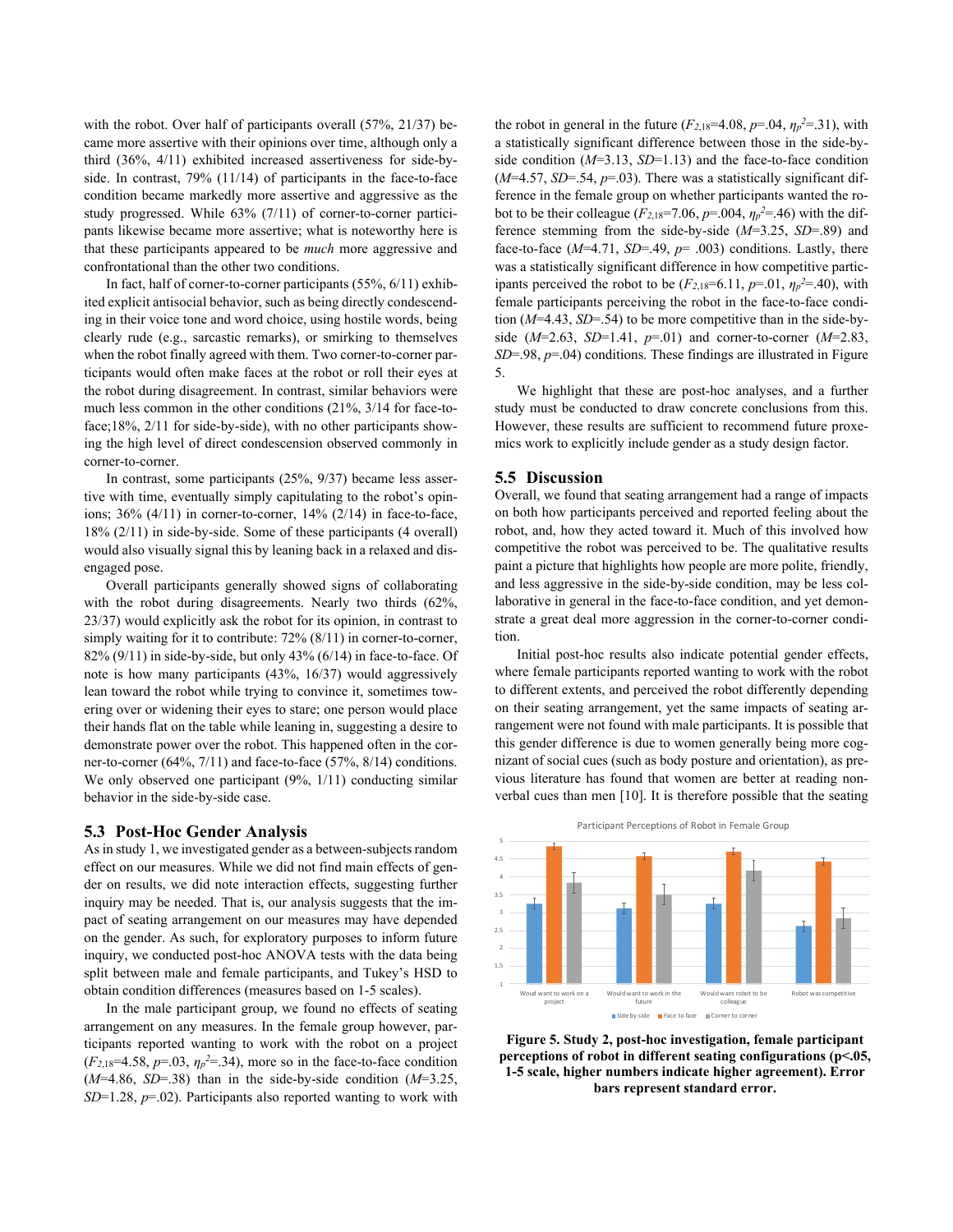orientation between the participant and robot had a larger effect on the rapport between them for the female group than the male one.

Anecdotally, the changes that were made from the first study to the second did seem to improve the interaction between the participant and robot, with fewer expressions of frustration or hostility. In addition, no participants (save the one removed from quantitative analysis) indicated they had tried to teach the robot during the experiment, but instead considered the arguments that the robot made for the face that it had chosen.

# **6 General Discussion**

Through the two experiments that we conducted, we found that the seating arrangement between a robot and a person can have an effect on how the robot is perceived, and how people interact with it. There is some inconsistency between the two experiments, where study 1 found results on how conversational or colleague-like a robot appeared, but study 2 results focused more on how competitive the robot was. However, some of this may be due to changes in the study design to make the robot appear less confrontational overall.

We note that the face-to-face condition appeared to be more negative overall, being seen as less conversational (study 1) and more competitive (study 2). This perhaps explains why most participants in this condition became more assertive with their opinions as the study progressed. However, participants were less likely to engage the robot by asking for its opinion on the tasks in comparison to the other configurations.

However, this does not explain why participants were more likely to be outwardly aggressive and condescending to the robot in the corner-to-corner case. This is particularly puzzling given that, in study 1, participants noted that the corner-to-corner condition was more conversational and they would prefer it as a colleague. Perhaps this conversational feel enabled participants to engage the robot to try and convince it, leading ultimately to the aggression. However, we note that participants were more likely to start interaction in a negative demeanor with corner-to-corner (study 2), suggesting that there was something about the setup that set this initial tone; as they became more assertive with time, participants in this condition were particularly aggressive and rude. In this case participants were also somewhat more likely to end up just conceding to the robot, essentially giving up.

Side-by-side appeared to elicit the most generally positive response across our inquiries. In study 1 it was fairly neutral, but in study 2 participants found it the least competitive. Participants were more likely to start the study in a positive manner with this condition, with no participants being rude or negative from the outset, and most participants politely asked the robot's opinion on the task. Further, participants in the side-by-side condition were much less likely to become increasingly assertive with time. We note that participants here were much less likely to use imposing body language to pressure the robot than in the other conditions; perhaps the sideby-side configuration made this a little more difficult to enact.

Overall, the findings from the two experiments suggest that seating arraignment in HRI studies needs to be carefully considered, even when it is not related to the goals of the research. Sideby-side arrangements appear to be the safest for collaborative tasks between robots and people, as they generate the most positive and least negative interactions. Contrary, face-to-face interactions may want to be avoided, as this configuration may elicit more negative perceptions. While both of these findings are aligned with previous research with humans (e.g., [5, 28]), it is unclear why the cornerto-corner arrangement produced such negative encounters. Further research is needed to explore this configuration.

#### **6.1 Limitations**

Our experiments had a number of limitations. First, our experimental set up required participants to interact with the robot in a structured, non-organic manner. Further, we prescribed predefined seating arrangements. We employed this methodology to obtain greater experimental control, but it does limit the external validity of our findings. Future work could explore human-robot seating arrangement in a more organic or less structured way.

Post-hoc, we found that the observed power for most of our tests was below 30%, suggesting the need for larger sample sizes to truly conclude whether seating arrangement has an effect on perceptions of the robot. Further research with larger sample sizes could help remedy this.

We found that by describing the experimental scenario for the first study as an attempt to test the robot's learning, participants attempted to sometimes teach the robot, and were not afraid to correct it if necessary. This was largely remedied for the second study, but still appeared for one participant. This points to the incredible importance of carefully considering how the robot and the experiment will be worded to participants, in respect to what is being investigated. A simple change from testing the robot to working collaboratively with it meant that participants interacted with the robot more so as equals in the second experiment.

The unexpected level of aggression and conflict points to the importance of very carefully crafting robotic script when providing feedback to people. We remedied this somewhat for the second study, mainly by removing explicit disagreement, and aiming to avoid directly-conflicting opinions. While conflict was only intended to be a catalyst for discussion in our research, we found that finding the right balance between the two is essential for this type of HRI research.

# **8 Conclusion**

This paper demonstrates the importance of considering the positioning between the human and a robot, for collaborative humanrobot tasks. We presented results from two studies that highlight a range of impacts of seating arrangement on a person's perception of the robot and their actions toward it. While we failed to find a simple overarching message (e.g., that one seating configuration is *better* than another), our work highlights the complexity and potential results from selecting a seating arrangement.

# **REFERENCES**

[1] Admoni, H. and Scassellati, B. 2017. Social Eye Gaze in Human-Robot Interaction: A Review. Journal of Human-Robot Interaction. 6, 1 (2017), 25. DOI:https://doi.org/10.5898/JHRI.6.1.Admoni.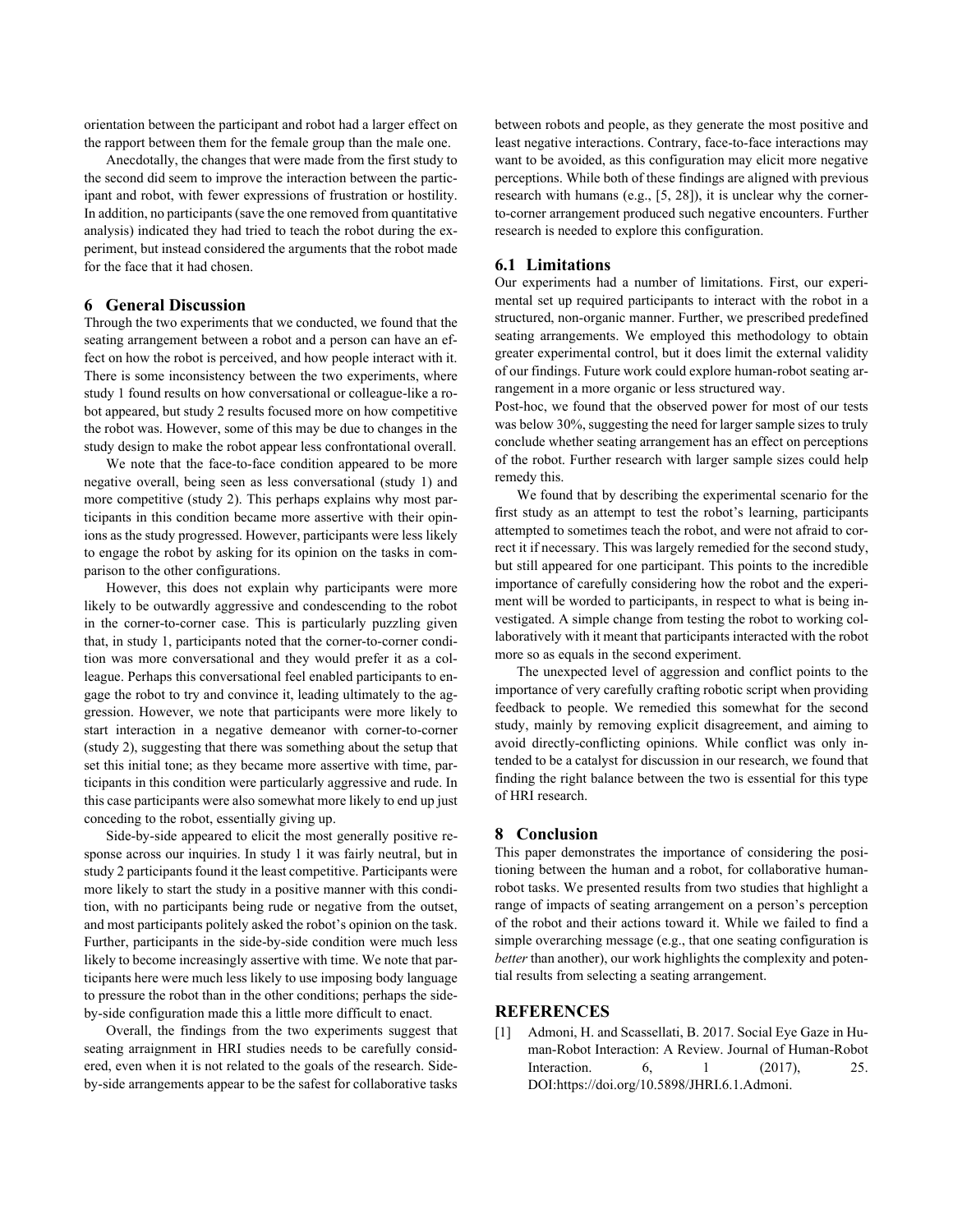- [2] Bartneck, C. et al. 2009. Measurement instruments for the anthropomorphism, animacy, likeability, perceived intelligence, and perceived safety of robots. International Journal of Social Robotics.
- [3] Bartneck, C. et al. 2010. The influence of robot anthropomorphism on the feelings of embarrassment when interacting with robots. Paladyn, Journal of Behavioral Robotics. 1, 2 (2010), 109–115. DOI:https://doi.org/10.2478/s13230-010- 0011-3.
- [4] Brahnam, S.D. et al. 2005. A gender-based categorization for conflict resolution. Journal of Management Development. 24, 3 (2005), 197–208. DOI:https://doi.org/10.1108/02621710510584026.
- [5] Cook, M. 1970. Experiments on orientation and proxemics. Human Relations. 23, 1 (1970), 61–76.
- [6] Geiskkovitch, D.Y. et al. 2016. Please continue, we need more data: An exploration of obedience to robots. ACM Transactions on Human-Robot Interaction. 5, 1 (2016), 82– 99. DOI:https://doi.org/10.5898/JHRI.5.1.Geiskkovitch.
- [7] Gockley, R. et al. 2007. Natural person following behavior for social robots. Proceedings of the ACM/IEEE International Conference on Human-robot interaction (2007), 17– 24.
- [8] Hall, E.T. 1963. Proxemics: The Study of Man's Spatial Relations.
- [9] Hall, E.T. et al. 1968. Proxemics [and Comments and Replies]. Current Anthropology. 9, 2/3 (1968), 83–108.
- [10] Hall, J.A. 1978. Gender effects in decoding nonverbal cues. Psychological Bulletin. 85, 4 (1978), 845–857. DOI:https://doi.org/10.1037/0033-2909.85.4.845.
- [11] Hamilton, P. and Wigdor, D.J. 2014. Conductor: enabling and understanding cross-device interaction. Proceedings of the 32nd Aannual ACM conference on Human factors in computing systems (New York, New York, USA, 2014), 2773–2782.
- [12] Johal, W. et al. 2016. Child-robot spatial arrangement in a learning by teaching activity. Proceedings of the 25th IEEE International Symposium on Robot and Human Interactive Communication (2016), 533–538.
- [13] Jung, M.F. et al. 2015. Using robots to moderate team conflict: The case of repairing violations. Proceedings of the 10th Annual ACM/IEEE International Conference on Human-Robot Interaction (New York, New York, USA, 2015), 229– 236.
- [14] Kahn, P.H. et al. 2012. "Robovie, you'll have to go into the closet now": Children's social and moral relationships with a humanoid robot. Developmental Psychology. 48, 2 (2012), 303–314. DOI:https://doi.org/10.1037/a0027033.
- [15] Kim, Y. and Mutlu, B. 2014. How social distance shapes human–robot interaction. Journal of Human Computer Studies. 72, 12 (2014), 783–795. DOI:https://doi.org/10.1016/j.ijhcs.2014.05.005.
- [16] ten Koppel, M. et al. 2012. Chained displays: Configurations of public displays can be used to influence actor-, audience-, and passer-by behavior. Proceedings of the ACM Annual

Conference on Human Factors in Computing Systems (2012), 317–326.

- [17] Lambert, D. 2004. Body Language. HarperCpllins.
- [18] Li, D. et al. 2010. A cross-cultural study: Effect of robot appearance and task. International Journal of Social Robotics. 2, 2 (2010), 175–186. DOI:https://doi.org/10.1007/s12369- 010-0056-9.
- [19] Lott, D.F. and Sommer, R. 1967. Seating arrangements and status. Journal of Personality and Social Psychology. 7, 1 (1967), 90–95. DOI:https://doi.org/10.1037/h0024925.
- [20] Marquardt, N. et al. 2011. The roximity toolkit: Prototyping proxemic interactions in ubiquitous computing ecologies. Proceedings of the 24th Annual Symposium on User Interface Software and Technology (2011), 315–325.
- [21] Mead, R. and Mataric, M. 2016. Robots have needs too: How and why people adapt their proxemic behavior to improve robot social signal understanding. Transactions on Human-Robot Interaction. 5, 2 (2016), 48. DOI:https://doi.org/10.5898/JHRI.5.2.Mead.
- [22] Mehrabian, A. 1968. Inference of attitudes from the posture, orientation, and distance of a communicator. Journal of Consulting and Clinical Psychology. 32, 3 (1968), 296–308. DOI:https://doi.org/10.1037/h0025906.
- [23] Mumm, J. and Mutlu, B. 2011. Human-robot proxemics : Physical and psychological distancing in human-robot interaction. Proceedings of the 6th ACM/IEE International Conference on Human-Robot Interaction (2011), 331–338.
- [24] Olszanowski, M. et al. 2015. Warsaw set of emotional facial expression pictures: a validation study of facial display photographs. Frontiers in Psychology. 5, (Jan. 2015), 1516: 1–8. DOI:https://doi.org/10.3389/fpsyg.2014.01516.
- [25] Rea, D.J. et al. 2017. Wizard of awwws: Exploring psychological impacts on the researchers in social HRI experiments. Proceedings of the Companion of the 2017 ACM/IEEE International Conference on Human-Robot Interaction (New York, NY, USA, Mar. 2017), 21–29.
- [26] Seo, S.H. et al. 2018. Investigating people's rapport building and hindering behaviors when working with a collaborative robot. International Journal of Social Robotics. 10, 1 (2018), 147–161. DOI:https://doi.org/10.1007/s12369-017-0441-8.
- [27] Seo, S.H. et al. 2015. Poor thing! Would you feel sorry for a simulated robot? Proceedings of the 10th ACM/IEEE International Conference on Human-Robot Interaction (2015), 125–132.
- [28] Sommer, R. 1959. Studies in personal space. Sociometry. 22, 3 (1959), 247. DOI:https://doi.org/10.2307/2785668.
- [29] Takayama, L. et al. 2009. Influences on Proxemic Behaviors in Human-Robot Interaction. IROS 2009 (2009).
- [30] Takayama, L. and Pantofaru, C. 2009. Influences on proxemic behaviors in human-robot interaction. Proceedings of IEEE Intelligent Robotic Systems (2009), 5495–5502.
- [31] Walters, M.L. et al. 2011. A long-term human-robot proxemic study. Proceedings of the 20th IEEE International Symposium on Robot and Human Interactive Communication (Jul. 2011), 137–142.